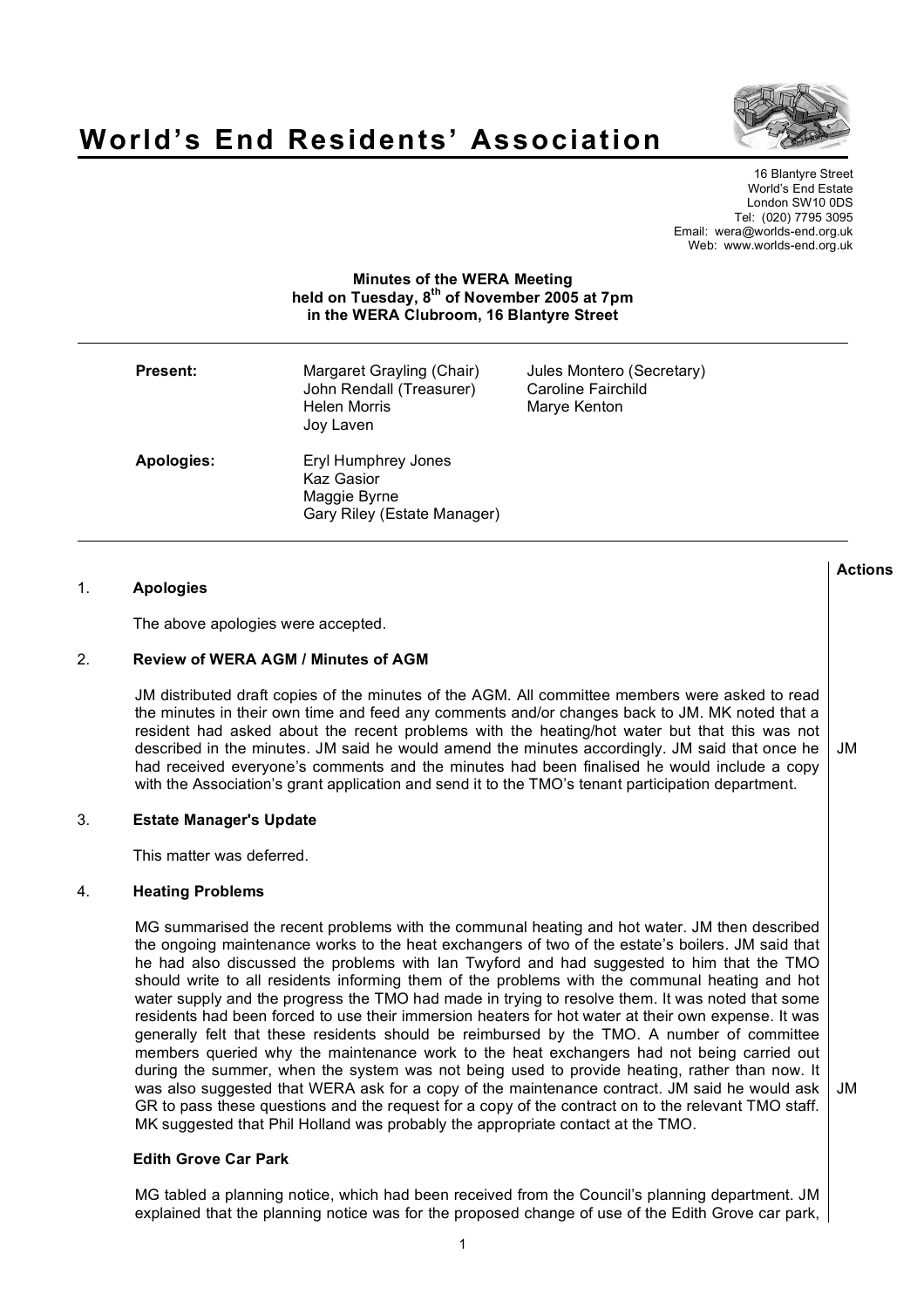which was currently vacant and unused. The change of use was to allow the commercial use of the car park. The applicant was the Council itself.

JM noted that the planning application had been expected, as the Council now wished to put the car park to commercial use and was expected to rent it out to a car park operator in the near future. JR noted that this was not how Cllr. Moylan and other Councillors had previously said that they wished the car parks to be used; they had stated that they wished to encourage greater use of the car parks by the estate's residents.

MK asked whether the TMO were likely to want to operate the Edith Grove car park. JM said that based on the content of a proposal drafted by Alasdair Manson for the West Chelsea Initiative he believed that they did not intend to, but that they would continue to manage the Edith Yard car park. Several committee members noted that the Edith Yard car park was not being properly managed. There were plenty of vacant car park spaces in the car park but the TMO appeared to be unable to rent them out to either the estate's residents or local residents within sensible time-scales.

MK asked where the residents of the 14 new flats above Somerfield could park their cars. MG stated that they would be able to rent a space in the Edith Yard car park from the TMO, like other local residents.

There was some discussion as to whether any revenue from the renting out of the Edith Grove car park to a commercial operator would go into the HRA or the Council's parking fund. It was generally felt that the money should go to the HRA. It was noted that a properly managed car park of that size could easily generate over £500,000/year in income.

Committee members were asked to make any observations on the application that JM could include in a reply. The following were noted:

- That the car park's primary purpose should remain to provide parking for the estate's residents and those living/working nearby.
- That space should be set aside within the car park for visitors and contractors visiting or working on the estate.
- That space should be ear marked within the car park for use as an overflow for the Edith Yard car park, should that become full.

JM would submit a formal response to the Council's planning department.

## 5. **Proposed Security Works**

A discussion took place with regards to the proposed estate security works. The following observations were noted:

- That the security works had now been split into two separate projects, one for the CCTV and one for the zoning and new door entry system. There was some concern that the works had been split in this way, which many felt was unnecessary. It was also felt that that proceeding with the installation of CCTV before zoning the estate was unwise. There was also concern that having installed the CCTV the TMO might then decide not to proceed with the zoning and new door-entry system. This was contrary to the desires of both WERA and the estate's residents, both of whom had expressed a preference for zoning the estate, not the installation of over a hundred CCTV cameras. Several committee members stated that a security system without zoning (i.e. CCTV-only) was likely to be ineffective, would not provide the estate's residents with the security they wanted, and was therefore completely pointless.
- That the TMO had repeatedly stated that "legal issues" were holding up the zoning and new door entry works but had never provided WERA with specific details. It was suggested that WERA Committee members try to clarify the legal situation as soon as possible.
- There was some concern that the designs/plans for the CCTV and zoning that were currently in WERA's possession did not appear to indicate that the two designs were particularly complementary. It was noted that once the zoning was implemented that most of the CCTV cameras that were to be sited in the walkways would be located WITHIN the zoned areas and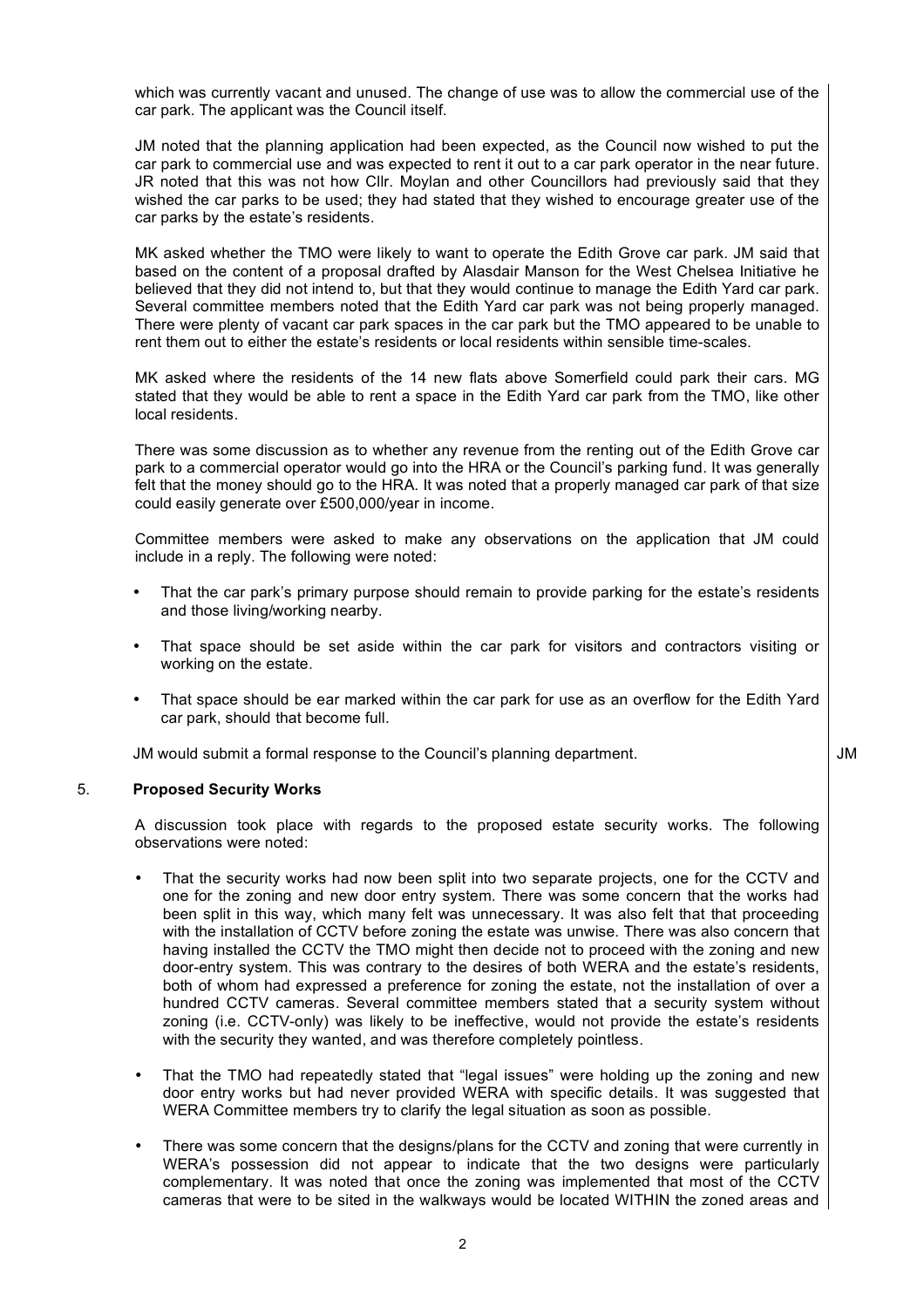would provide little or no coverage of the actual entrance/exit to each zone or of those portions of the walkways that remained outside the zoned areas.

- There was some concern that there did not appear to have been any traffic analysis carried out. The entry/exit routes for residents and visitors appeared to be based solely on the design of the CURRENT security system (which committee members consider fundamentally flawed), not any new research, and did not take into account how the estate's residents and visitors actually travelled through the estate.
- That at the meeting held in August with the project managers and consultant that WERA had asked that ALL residents be properly consulted before either the CCTV or zoning works proceeded. GR had then stated at the WERA AGM that an open meeting for the security works was being planned but WERA had yet to receive any details of this open meeting. It was suggested that details for this open meeting be obtained as soon as possible.

JM was asked to arrange a meeting with the project managers and consultant for the security works so that these issues could be discussed and addressed as a matter of urgency. JM

#### 6. **Use of WERA Clubroom**

#### *6.1 Eid Celebration*

MG told the meeting that the Chelsea Asian Womens Group wanted to use the clubroom for an Eid celebration on the  $21^{st}$  of November. The Committee agreed that the clubroom was not suitable and should only be used for community or educational purposes, not parties or celebrations. The request was therefore turned down. MG or JM would inform the group.

MG / JM

JM

## *6.2 Regeneration Trust*

JM told the meeting that the Regeneration Trust wished to use the clubroom on Wednesday mornings (11am-12.30pm) to hold a "coffee morning" for a group of ladies, most of whom were residents. JM stated that he had already consulted most of the Committee prior to the meeting and that all had agreed to allow the clubroom to be used for this purpose. He had informed the organiser accordingly. CF had also shown the organiser around the clubroom.

#### 6.3 *Yoga Classes*

JM said that he had received a request for a yoga class to be run from the clubroom on Tuesday evenings. JM had explained to the instructor that the clubroom was used by WERA on Tuesday evenings and was therefore not available. The instructor had proposed only running the class when the room was not being used by WERA. JM said that he could provide the instructor with a list of dates on which the room was available in advance. It was agreed that the classes could be held as long as they did not interfere with WERA activities. JM would inform the instructor.

#### *6.4 Over 50s Christmas Party*

HM requested the use of the clubroom for the regular, annual Over 50s Christmas party on Thursday 15<sup>th</sup> and Friday 16<sup>th</sup> of December. JM said he would inform the groups who had booked the clubroom on those dates that the room was to be used by the Over 50s. JM

## *6.5 Heating*

It was noted that the heating in the clubroom did not appear to be working. JM said he had already reported it. Several Committee members noted that it was part of the communal system and the fact that it was not working suggested that there was probably no heating elsewhere on the estate.

## 7. **WCI Grant Application**

JM told the meeting that MG, JL and himself were preparing an application for a grant from the West Chelsea Initiative (WCI). The grant application would be for approximately £6,000. This would allow WERA to replace all the old tables and chairs in the clubroom, purchase a new computer, printer and photocopier, purchase filing cabinets, storage cupboards and lockers (for the use of both WERA and the other groups using the room) and upgrade the lighting within both main rooms